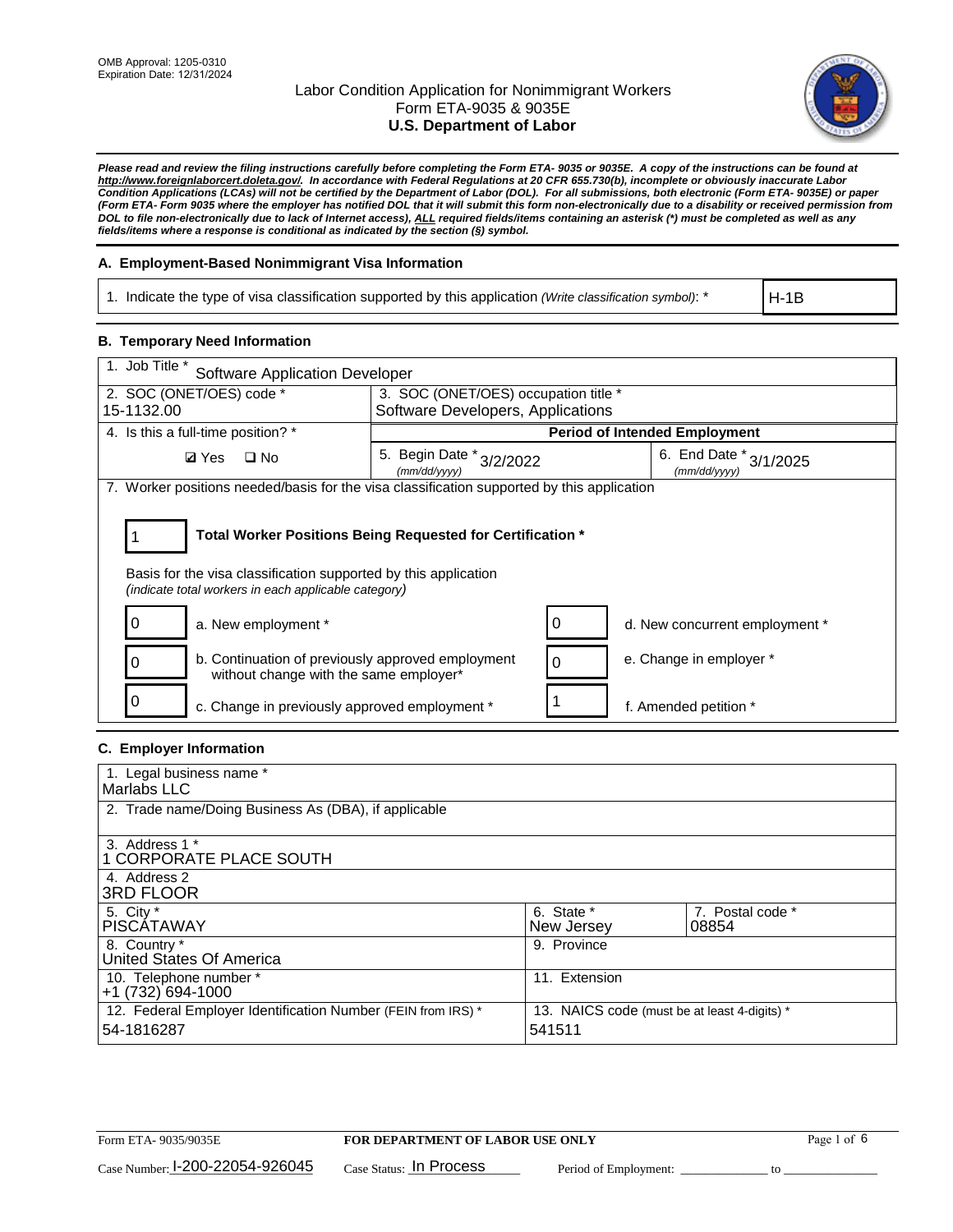

### **D. Employer Point of Contact Information**

**Important Note**: The information contained in this Section must be that of an employee of the employer who is authorized to act on behalf of the employer in labor certification matters. The information in this Section must be different from the agent or attorney information listed in Section E, unless the attorney is an employee of the employer.

| 1. Contact's last (family) name *               | 2. First (given) name * |                          | 3. Middle name(s)         |
|-------------------------------------------------|-------------------------|--------------------------|---------------------------|
| Vidyadharan                                     | Sanjay                  |                          |                           |
| 4. Contact's job title *<br>Chief Legal Officer |                         |                          |                           |
| 5. Address 1 *<br>1 CORPORATE PLACE SOUTH       |                         |                          |                           |
| 6. Address 2<br>3RD FLOOR                       |                         |                          |                           |
| 7. City $*$<br><b>PISCÁTAWAY</b>                |                         | 8. State *<br>New Jersey | 9. Postal code *<br>08854 |
| 10. Country *<br>United States Of America       |                         | 11. Province             |                           |
| 12. Telephone number *                          | 13. Extension           | 14. E-Mail address       |                           |
| +1 (732) 694-1000                               | 1600                    | sanjay@marlabs.com       |                           |

# **E. Attorney or Agent Information (If applicable)**

**Important Note**: The employer authorizes the attorney or agent identified in this section to act on its behalf in connection with the filing of this application.

| 1. Is the employer represented by an attorney or agent in the filing of this application? *<br>If "Yes," complete the remainder of Section E below. |                         |              |                               |                   | $\Box$ Yes                                           | <b>ØNo</b> |
|-----------------------------------------------------------------------------------------------------------------------------------------------------|-------------------------|--------------|-------------------------------|-------------------|------------------------------------------------------|------------|
| 2. Attorney or Agent's last (family) name §                                                                                                         | 3. First (given) name § |              |                               | 4. Middle name(s) |                                                      |            |
| 5. Address 1 §                                                                                                                                      |                         |              |                               |                   |                                                      |            |
| 6. Address 2                                                                                                                                        |                         |              |                               |                   |                                                      |            |
| 7. City §                                                                                                                                           |                         | 8. State §   |                               |                   | 9. Postal code §                                     |            |
| 10. Country §                                                                                                                                       |                         | 11. Province |                               |                   |                                                      |            |
| 12. Telephone number §                                                                                                                              | 13. Extension           |              | 14. E-Mail address            |                   |                                                      |            |
| 15. Law firm/Business name §                                                                                                                        |                         |              | 16. Law firm/Business FEIN §  |                   |                                                      |            |
| 17. State Bar number (only if attorney) §                                                                                                           |                         |              | standing (only if attorney) § |                   | 18. State of highest court where attorney is in good |            |
| 19. Name of the highest State court where attorney is in good standing (only if attorney) §                                                         |                         |              |                               |                   |                                                      |            |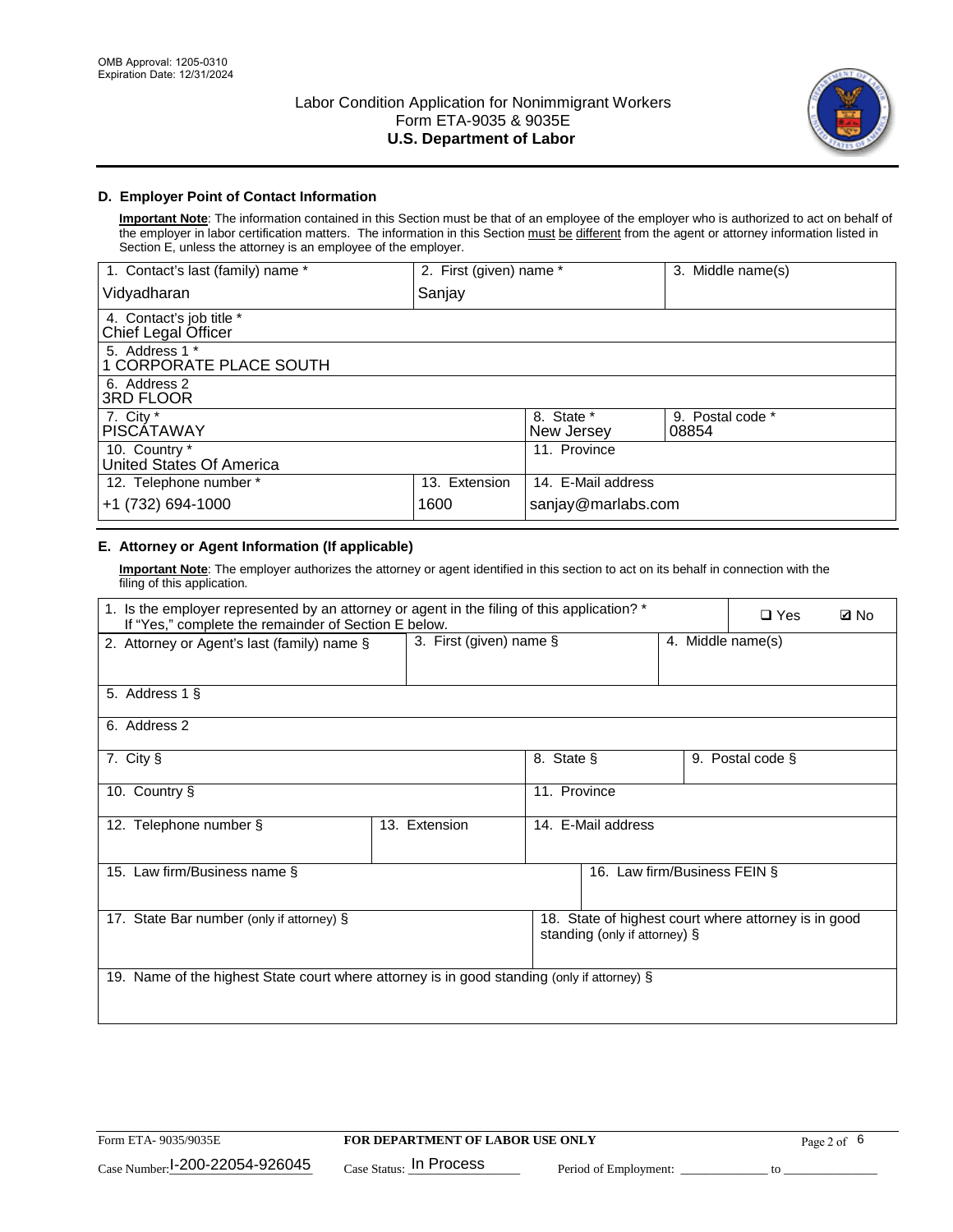

#### **F. Employment and Wage Information**

**Important Note**: The employer must define the intended place(s) of employment with as much geographic specificity as possible. Each intended place(s) of employment listed below must be the worksite or physical location where the work will actually be performed and cannot be a P.O. Box. The employer must identify all intended places of employment, including those of short duration, on the LCA. 20 CFR 655.730(c)(5). If the employer is submitting this form non-electronically and the work is expected to be performed in more than one location, an attachment must be submitted in order to complete this section. An employer has the option to use either a single Form ETA-9035/9035E or multiple forms to disclose all intended places of employment. If the employer has more than ten (10) intended places of employment at the time of filing this application, the employer must file as many additional LCAs as are necessary to list all intended places of employment. See the form instructions for further information about identifying all intended places of employment.

#### a.*Place of Employment Information* 1

| 1. Enter the estimated number of workers that will perform work at this place of employment under<br>the LCA.* |                                                                                                                                |  |                                          |                      | 1 |  |  |
|----------------------------------------------------------------------------------------------------------------|--------------------------------------------------------------------------------------------------------------------------------|--|------------------------------------------|----------------------|---|--|--|
|                                                                                                                | 2. Indicate whether the worker(s) subject to this LCA will be placed with a secondary entity at this<br>place of employment. * |  |                                          |                      |   |  |  |
|                                                                                                                | 3. If "Yes" to question 2, provide the legal business name of the secondary entity. §                                          |  |                                          |                      |   |  |  |
| AT & T                                                                                                         |                                                                                                                                |  |                                          |                      |   |  |  |
|                                                                                                                | 4. Address 1 *<br>1009 Audrey Way                                                                                              |  |                                          |                      |   |  |  |
|                                                                                                                | 5. Address 2                                                                                                                   |  |                                          |                      |   |  |  |
| 6. City $*$<br>Allen                                                                                           |                                                                                                                                |  | 7. County *<br>Collin                    |                      |   |  |  |
|                                                                                                                | 8. State/District/Territory *                                                                                                  |  | 9. Postal code *                         |                      |   |  |  |
| Texas                                                                                                          |                                                                                                                                |  | 75013                                    |                      |   |  |  |
|                                                                                                                | 10. Wage Rate Paid to Nonimmigrant Workers *                                                                                   |  | 10a. Per: (Choose only one)*             |                      |   |  |  |
|                                                                                                                | From $\frac{1}{5}$ 94100 00 To: $\frac{1}{5}$                                                                                  |  | □ Hour □ Week □ Bi-Weekly □ Month ☑ Year |                      |   |  |  |
|                                                                                                                | 11. Prevailing Wage Rate *                                                                                                     |  | 11a. Per: (Choose only one)*             |                      |   |  |  |
|                                                                                                                | 94037 00<br>$\mathcal{S}$                                                                                                      |  | □ Hour □ Week □ Bi-Weekly □ Month ☑ Year |                      |   |  |  |
|                                                                                                                | Questions 12-14. Identify the source used for the prevailing wage (PW) (check and fully complete only one): *                  |  |                                          |                      |   |  |  |
| 12.                                                                                                            | a. PWD tracking number §<br>A Prevailing Wage Determination (PWD) issued by the Department of Labor                            |  |                                          |                      |   |  |  |
| 13.<br>$\mathbf v$                                                                                             | A PW obtained independently from the Occupational Employment Statistics (OES) Program                                          |  |                                          |                      |   |  |  |
|                                                                                                                | a. Wage Level (check one): §                                                                                                   |  |                                          | b. Source Year §     |   |  |  |
|                                                                                                                | ו ⊡<br>$\square$ $\square$<br>⊓⊥<br>$\Box$ IV<br>$\Box$ N/A                                                                    |  |                                          | 7/1/2021 - 6/30/2022 |   |  |  |
| 14.                                                                                                            | A PW obtained using another legitimate source (other than OES) or an independent authoritative source                          |  |                                          |                      |   |  |  |
|                                                                                                                | a. Source Type (check one): §                                                                                                  |  |                                          | b. Source Year §     |   |  |  |
|                                                                                                                | $\Box$ CBA<br>$\Box$ DBA<br>$\square$ SCA<br>$\Box$ Other/ PW Survey                                                           |  |                                          |                      |   |  |  |
|                                                                                                                | c. If responded "Other/ PW Survey" in question 14.a, enter the name of the survey producer or publisher §                      |  |                                          |                      |   |  |  |
|                                                                                                                |                                                                                                                                |  |                                          |                      |   |  |  |
|                                                                                                                | d. If responded "Other/ PW Survey" in question 14.a, enter the title or name of the PW survey §                                |  |                                          |                      |   |  |  |
|                                                                                                                |                                                                                                                                |  |                                          |                      |   |  |  |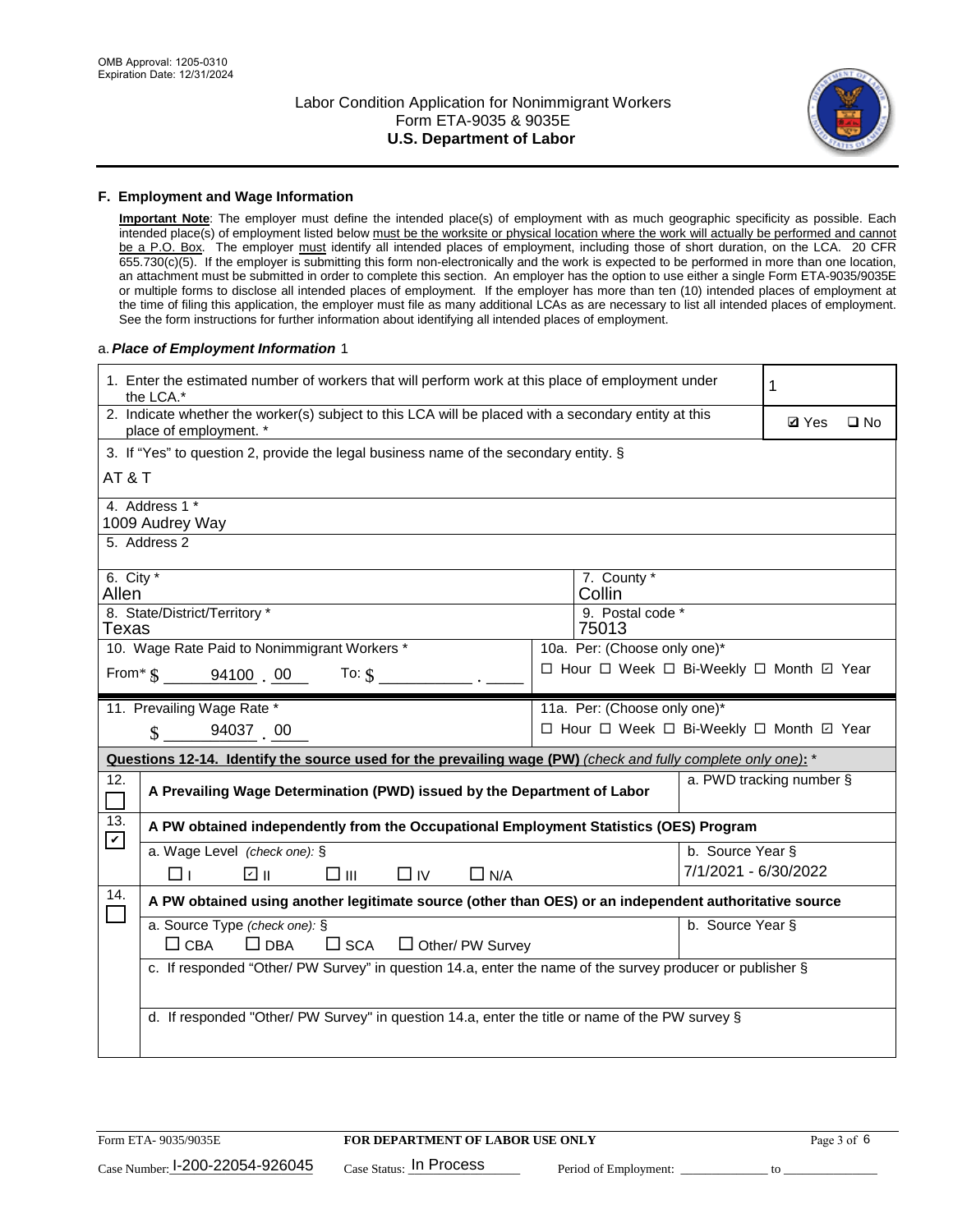

# **G. Employer Labor Condition Statements**

! *Important Note:* In order for your application to be processed, you MUST read Section G of the Form ETA-9035CP - General Instructions for the 9035 & 9035E under the heading "Employer Labor Condition Statements" and agree to all four (4) labor condition statements summarized below:

- (1) **Wages:** The employer shall pay nonimmigrant workers at least the prevailing wage or the employer's actual wage, whichever is higher, and pay for non-productive time. The employer shall offer nonimmigrant workers benefits and eligibility for benefits provided as compensation for services on the same basis as the employer offers to U.S. workers. The employer shall not make deductions to recoup a business expense(s) of the employer including attorney fees and other costs connected to the performance of H-1B, H-1B1, or E-3 program functions which are required to be performed by the employer. This includes expenses related to the preparation and filing of this LCA and related visa petition information. 20 CFR 655.731;
- (2) **Working Conditions:** The employer shall provide working conditions for nonimmigrants which will not adversely affect the working conditions of workers similarly employed. The employer's obligation regarding working conditions shall extend for the duration of the validity period of the certified LCA or the period during which the worker(s) working pursuant to this LCA is employed by the employer, whichever is longer. 20 CFR 655.732;
- (3) **Strike, Lockout, or Work Stoppage:** At the time of filing this LCA, the employer is not involved in a strike, lockout, or work stoppage in the course of a labor dispute in the occupational classification in the area(s) of intended employment. The employer will notify the Department of Labor within 3 days of the occurrence of a strike or lockout in the occupation, and in that event the LCA will not be used to support a petition filing with the U.S. Citizenship and Immigration Services (USCIS) until the DOL Employment and Training Administration (ETA) determines that the strike or lockout has ended. 20 CFR 655.733; and
- (4) **Notice:** Notice of the LCA filing was provided no more than 30 days before the filing of this LCA or will be provided on the day this LCA is filed to the bargaining representative in the occupation and area of intended employment, or if there is no bargaining representative, to workers in the occupation at the place(s) of employment either by electronic or physical posting. This notice was or will be posted for a total period of 10 days, except that if employees are provided individual direct notice by e-mail, notification need only be given once. A copy of the notice documentation will be maintained in the employer's public access file. A copy of this LCA will be provided to each nonimmigrant worker employed pursuant to the LCA. The employer shall, no later than the date the worker(s) report to work at the place(s) of employment, provide a signed copy of the certified LCA to the worker(s) working pursuant to this LCA. 20 CFR 655.734.

1. **I have read and agree to** Labor Condition Statements 1, 2, 3, and 4 above and as fully explained in Section G of the Form ETA-9035CP – General Instructions for the 9035 & 9035E and the Department's regulations at 20 CFR 655 Subpart H. \*

**Ø**Yes ロNo

### **H. Additional Employer Labor Condition Statements –H-1B Employers ONLY**

!**Important Note***:* In order for your H-1B application to be processed, you MUST read Section H – Subsection 1 of the Form ETA 9035CP – General Instructions for the 9035 & 9035E under the heading "Additional Employer Labor Condition Statements" and answer the questions below.

#### *a. Subsection 1*

| 1. At the time of filing this LCA, is the employer H-1B dependent? §                                                                                                                                                                                          |  |  | $\square$ No |              |
|---------------------------------------------------------------------------------------------------------------------------------------------------------------------------------------------------------------------------------------------------------------|--|--|--------------|--------------|
| 2. At the time of filing this LCA, is the employer a willful violator? $\S$                                                                                                                                                                                   |  |  | ⊡ No         |              |
| 3. If "Yes" is marked in questions H.1 and/or H.2, you must answer "Yes" or "No" regarding<br>whether the employer will use this application ONLY to support H-1B petitions or extensions of<br>status for exempt H-1B nonimmigrant workers? §                |  |  | $\Box$ No    |              |
| 4. If "Yes" is marked in question H.3, identify the statutory basis for the<br>■ \$60,000 or higher annual wage<br>exemption of the H-1B nonimmigrant workers associated with this<br>□ Master's Degree or higher in related specialty<br>$\Box$ Both<br>LCA. |  |  |              |              |
| H-1B Dependent or Willful Violator Employers -Master's Degree or Higher Exemptions ONLY                                                                                                                                                                       |  |  |              |              |
| 5. Indicate whether a completed Appendix A is attached to this LCA covering any H-1B<br>nonimmigrant worker for whom the statutory exemption will be based <b>ONLY</b> on attainment of a<br>Master's Degree or higher in related specialty. §                |  |  | ⊡ No         | <b>D</b> N/A |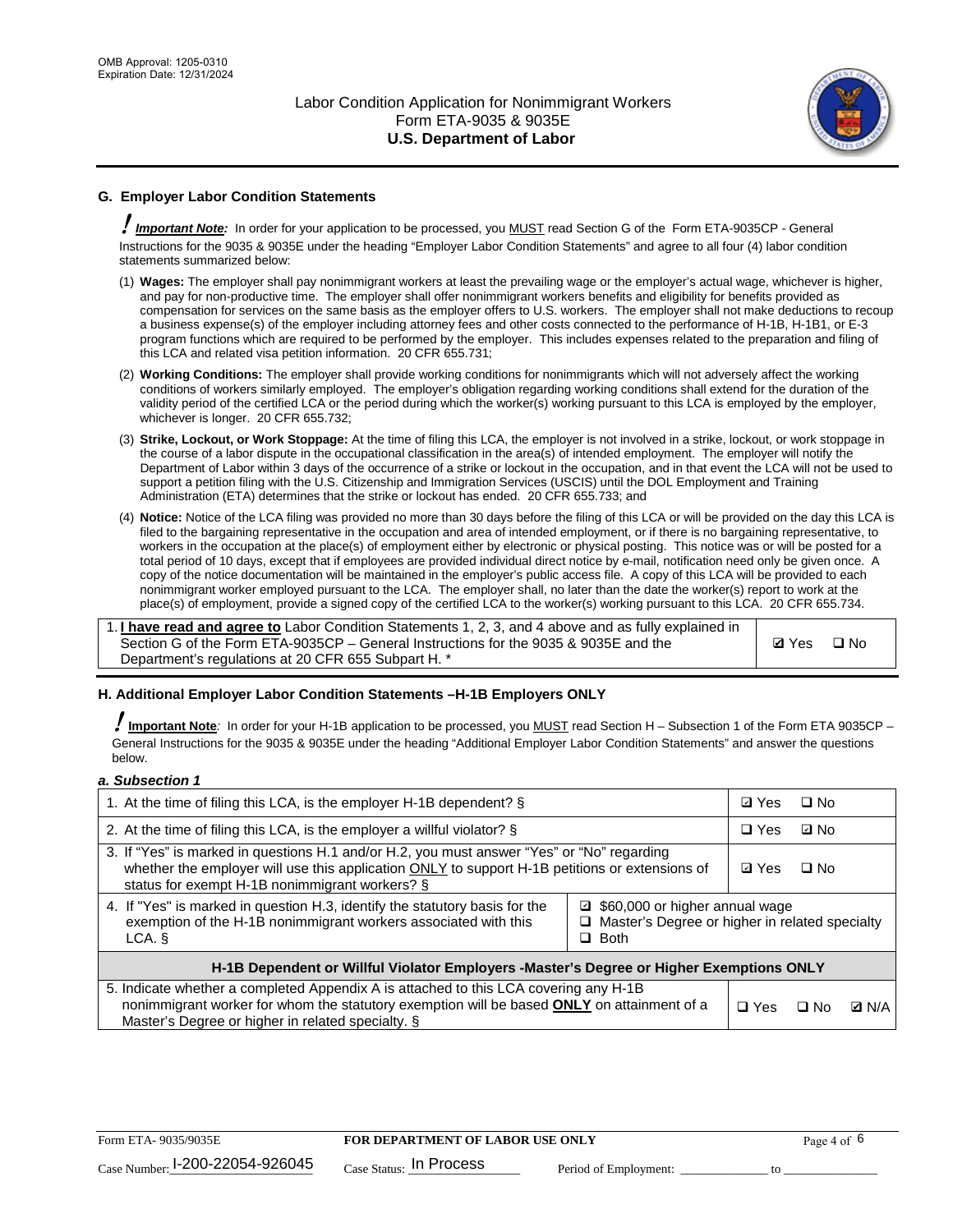

**If you marked "Yes" to questions H.a.1 (H-1B dependent) and/or H.a.2 (H-1B willful violator) and "No" to question H.a.3 (exempt H-1B nonimmigrant workers), you MUST read Section H – Subsection 2 of the Form ETA 9035CP – General Instructions for the 9035 & 9035E under the heading "Additional Employer Labor Condition Statements" and indicate your agreement to all three (3) additional statements summarized below.**

#### *b. Subsection 2*

- A. **Displacement:** An H-1B dependent or willful violator employer is prohibited from displacing a U.S. worker in its own workforce within the period beginning 90 days before and ending 90 days after the date of filing of the visa petition. 20 CFR 655.738(c);
- B. **Secondary Displacement:** An H-1B dependent or willful violator employer is prohibited from placing an H-1B nonimmigrant worker(s) with another/secondary employer where there are indicia of an employment relationship between the nonimmigrant worker(s) and that other/secondary employer (thus possibly affecting the jobs of U.S. workers employed by that other employer), unless and until the employer subject to this LCA makes the inquiries and/or receives the information set forth in 20 CFR 655.738(d)(5) concerning that other/secondary employer's displacement of similarly employed U.S. workers in its workforce within the period beginning 90 days before and ending 90 days after the date of such placement. 20 CFR 655.738(d). Even if the required inquiry of the secondary employer is made, the H-1B dependent or willful violator employer will be subject to a finding of a violation of the secondary displacement prohibition if the secondary employer, in fact, displaces any U.S. worker(s) during the applicable time period; and
- C. **Recruitment and Hiring:** Prior to filing this LCA or any petition or request for extension of status for nonimmigrant worker(s) supported by this LCA, the H-1B dependent or willful violator employer must take good faith steps to recruit U.S. workers for the job(s) using procedures that meet industry-wide standards and offer compensation that is at least as great as the required wage to be paid to the nonimmigrant worker(s) pursuant to 20 CFR 655.731(a). The employer must offer the job(s) to any U.S. worker who applies and is equally or better qualified for the job than the nonimmigrant worker. 20 CFR 655.739.

| 6. I have read and agree to Additional Employer Labor Condition Statements A, B, and C above and |               |           |
|--------------------------------------------------------------------------------------------------|---------------|-----------|
| as fully explained in Section H – Subsections 1 and 2 of the Form ETA 9035CP – General           | $\square$ Yes | $\Box$ No |
| Instructions for the 9035 & 9035 E and the Department's regulations at 20 CFR 655 Subpart H. §   |               |           |

### **I. Public Disclosure Information**

! **Important Note***:* You must select one or both of the options listed in this Section.

**sqrt** Employer's principal place of business □ Place of employment

### **J. Notice of Obligations**

A. Upon receipt of the certified LCA, the employer must take the following actions:

- o Print and sign a hard copy of the LCA if filing electronically (20 CFR 655.730(c)(3));<br>
Maintain the original signed and certified LCA in the employer's files (20 CFR 655.7
- Maintain the original signed and certified LCA in the employer's files (20 CFR 655.705(c)(2); 20 CFR 655.730(c)(3); and 20 CFR 655.760); and
- o Make a copy of the LCA, as well as necessary supporting documentation required by the Department of Labor regulations, available for public examination in a public access file at the employer's principal place of business in the U.S. or at the place of employment within one working day after the date on which the LCA is filed with the Department of Labor (20 CFR 655.705(c)(2) and 20 CFR 655.760).
- B. The employer must develop sufficient documentation to meet its burden of proof with respect to the validity of the statements made in its LCA and the accuracy of information provided, in the event that such statement or information is challenged (20 CFR 655.705(c)(5) and 20 CFR 655.700(d)(4)(iv)).
- C. The employer must make this LCA, supporting documentation, and other records available to officials of the Department of Labor upon request during any investigation under the Immigration and Nationality Act (20 CFR 655.760 and 20 CFR Subpart I).

*I declare under penalty of perjury that I have read and reviewed this application and that to the best of my knowledge, the*  information contained therein is true and accurate. I understand that to knowingly furnish materially false information in the *preparation of this form and any supplement thereto or to aid, abet, or counsel another to do so is a federal offense punishable by fines, imprisonment, or both (18 U.S.C. 2, 1001,1546,1621).*

| 1. Last (family) name of hiring or designated official *   2. First (given) name of hiring or designated official *   3. Middle initial §<br>Vidyadharan | Saniav           |  |
|----------------------------------------------------------------------------------------------------------------------------------------------------------|------------------|--|
| 4. Hiring or designated official title *<br>Chief Legal Officer                                                                                          |                  |  |
| 5. Signature *                                                                                                                                           | 6. Date signed * |  |

| Form ETA-9035/9035E                         | <b>FOR DEPARTMENT OF LABOR USE ONLY</b> |                       |  |
|---------------------------------------------|-----------------------------------------|-----------------------|--|
| $_{\text{Case Number:}}$ I-200-22054-926045 | $_{\rm Case~S status:}$ In Process      | Period of Employment: |  |